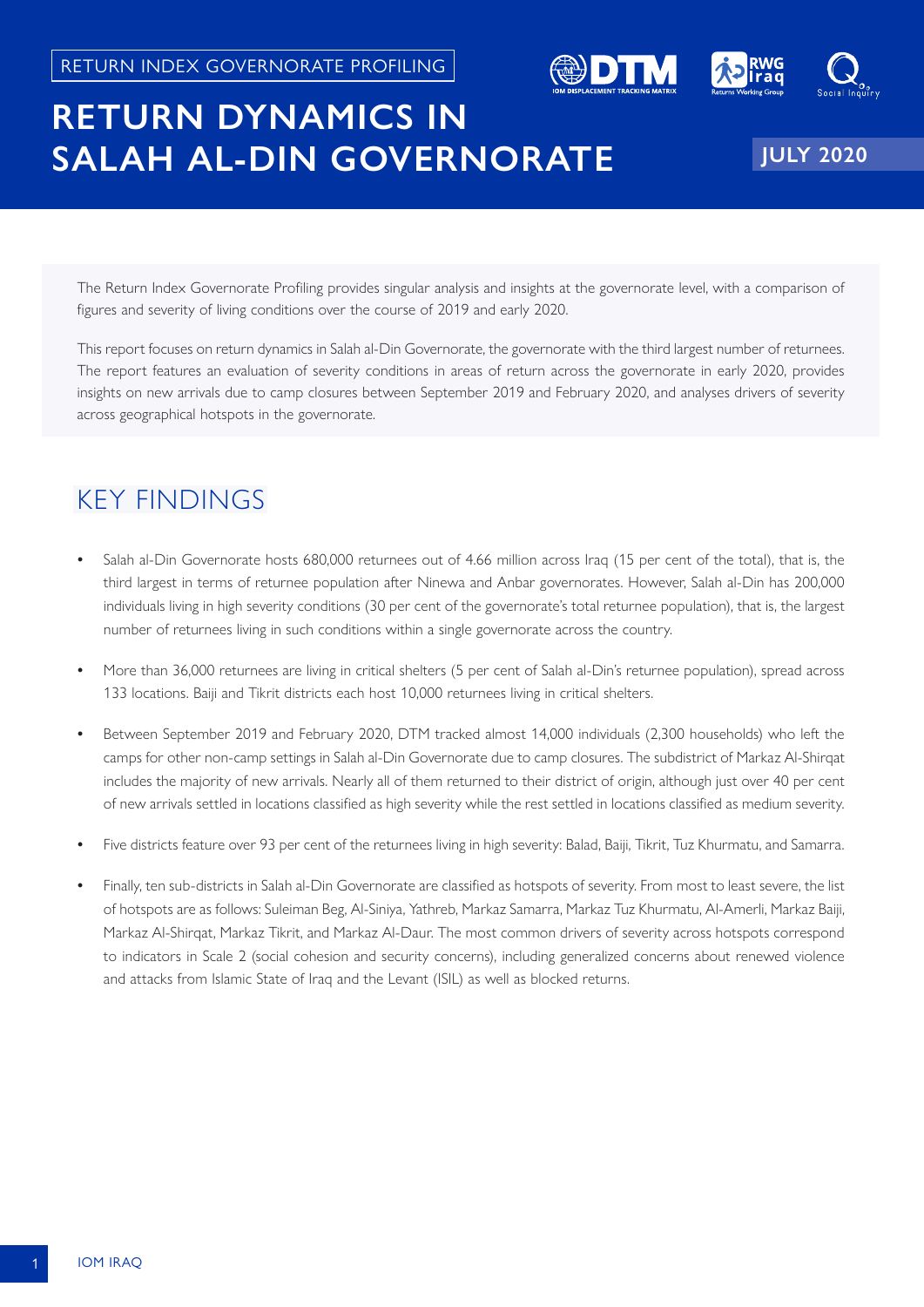## METHODOLOGY

The Return Index is a tool designed to measure the severity of conditions in locations of return. The Return Index is built from a list of indicators developed in consultation with relevant partners and stakeholders to reflect the displacement context in Iraq (see Table 1). It is based on 16 indicators grouped into two scales: Scale 1, on livelihoods and basic services, and Scale 2, centred around social cohesion and safety perceptions. The overall index ranges from 0 (all essential conditions for return are met) to 100 (no essential conditions for return are met). Higher scores denote more severe living conditions for returnees. More details on the methodology are available on the portal of DTM Iraq at http://iraqdtm.iom.int/ and in the report "Building Blocks of the Return Index in Iraq."1

Multiple data sources are used for this report: (i) the Return Index Round 8 collected in January–February 2020 across eight governorates, 38 districts and 1,850 locations in Iraq, (ii) the Master List for Round 114 (January–February 2020), Round 113 (November–December 2019) and Round 112 (September–October 2019). Return Index Round 8 is used in this report for sections 2 and 3 to classify return locations by category of severity and in section 4 to analyse the underlying drivers of severity. The Master List data is used in section 2 to define total returnee and IDP population in each location and figures on arrivals from camps during the second half of 2019 and early 2020.

| <b>SCALE 1: LIVELIHOODS AND BASIC SERVICES</b>                 | SCALE 2: SAFETY AND SOCIAL COHESION             |  |  |  |
|----------------------------------------------------------------|-------------------------------------------------|--|--|--|
| Residential destruction                                        | Community reconciliation                        |  |  |  |
| Employment access                                              | Multiple security actors                        |  |  |  |
| Water sufficiency                                              | <b>Blocked</b> returns                          |  |  |  |
| Recovery of agriculture                                        | Checkpoints controlled by other security actors |  |  |  |
| Electricity sufficiency                                        | Daily public life                               |  |  |  |
| Recovery of businesses                                         | Illegal occupation of private residences        |  |  |  |
| Access to basic services                                       | Mines                                           |  |  |  |
| Provision of government services                               | Sources of violence                             |  |  |  |
| SCALE 1 SCORE = $100$                                          | SCALE 2 SCORE = $100$                           |  |  |  |
| OVERALL SEVERITY INDEX = AVERAGE OF SCALE 1 AND SCALE 2 SCORES |                                                 |  |  |  |

#### Table 1: Indicator list for each scale

*<sup>1</sup> Available at http://iraqdtm.iom.int/ReturnIndex*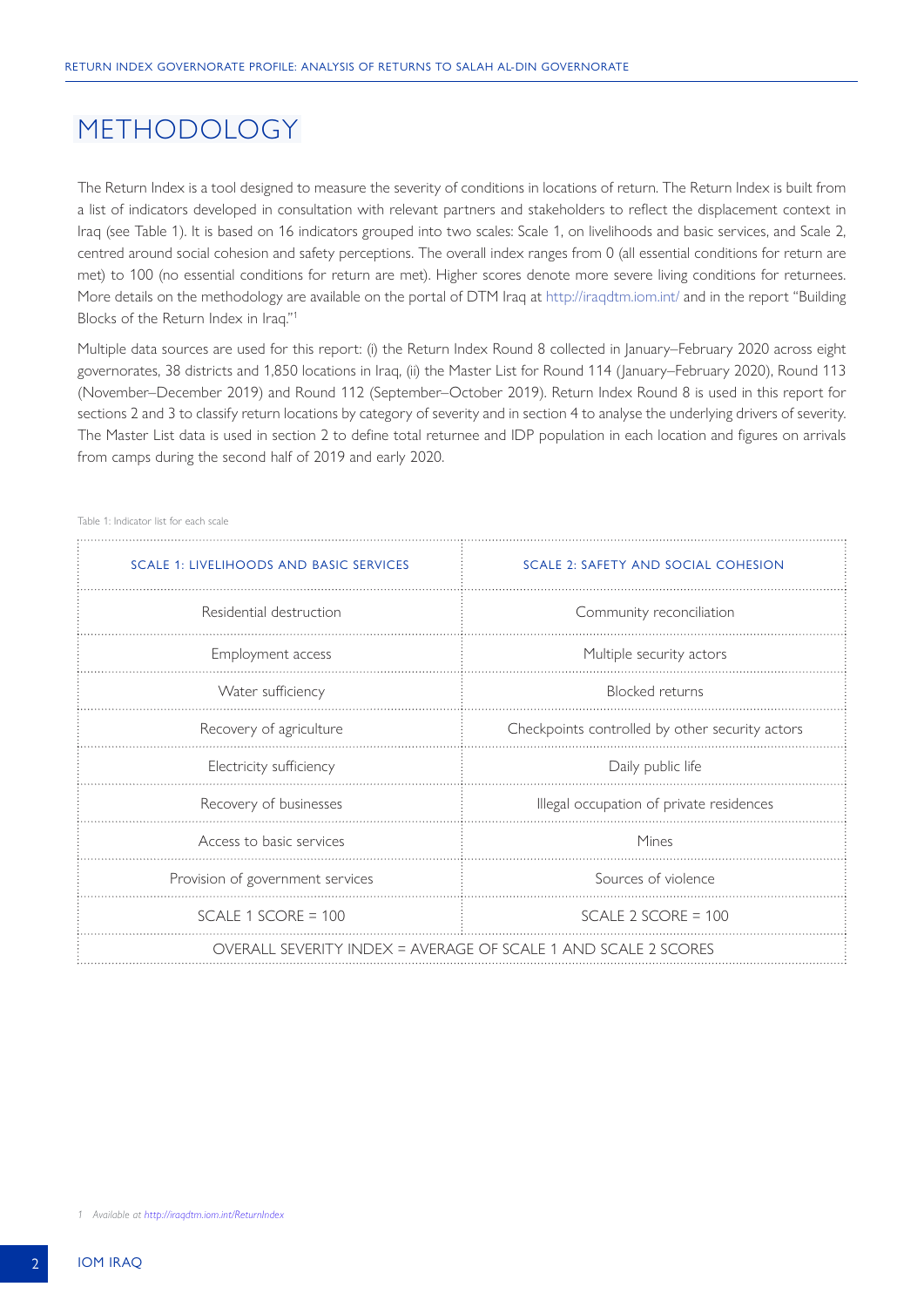# CATEGORIZING CONDITIONS IN AREAS OF RETURN

Fifteen per cent of returns in Iraq are in Salah al-Din Governorate, making it the third governorate with the largest returnee population after Ninewa and Anbar. As of February 2020, the total number of returnees in the governorate was 680,946 individuals out of 4.66 million in Iraq (Figure 1). Over the course of one year, the returnee population has increased from 601,866 in February 2019 to 680,946 in February 2020.

| Total of returnees as of February $2020 = 4.66$ million |                  |  |           |  |    |                    |  |
|---------------------------------------------------------|------------------|--|-----------|--|----|--------------------|--|
|                                                         |                  |  |           |  |    |                    |  |
|                                                         | 38% Ninewa       |  | 7% Kirkuk |  | 2% | Baghdad            |  |
|                                                         | 32% Anbar        |  | 5% Diyala |  |    | 1% Frbil and Dahuk |  |
|                                                         | 15% Salah al-Din |  |           |  |    |                    |  |

Figure 1. Proportion of returnees per governorate

As to severity conditions, however, Salah al-Din Governorate ranks first in terms of the number of returnees living in high severity conditions, with 202,218 individuals. In relative terms, this means that 30 per cent of the returnee population in Salah al-Din has returned to locations classified as high severity, followed by 58 per cent to medium severity, and just 12 per cent to low severity (Figure 2). This distribution of returnees classified in the high severity category is almost three times the country average, where the proportion of individuals in high severity locations is 11 per cent.

Figure 2. Proportion of returnees by category of severity per governorate in February 2020



Note: percentages may not add to 100% due to the rounding applied.

Over the course of 2019, the total number of returnees living in high severity locations experienced a slow but continued increase (Figure 3). Between February 2019 and February 2020, the total increase of the number of people living in high severity conditions was around 14,000 individuals, with the numbers in the last round exceeding for the first time 200,000 individuals. The largest increase in the number of returnees in Salah al-Din Governorate is found in the medium severity category, with more than 60,000 new individuals in such locations, while the population in low severity conditions has only slightly varied across time.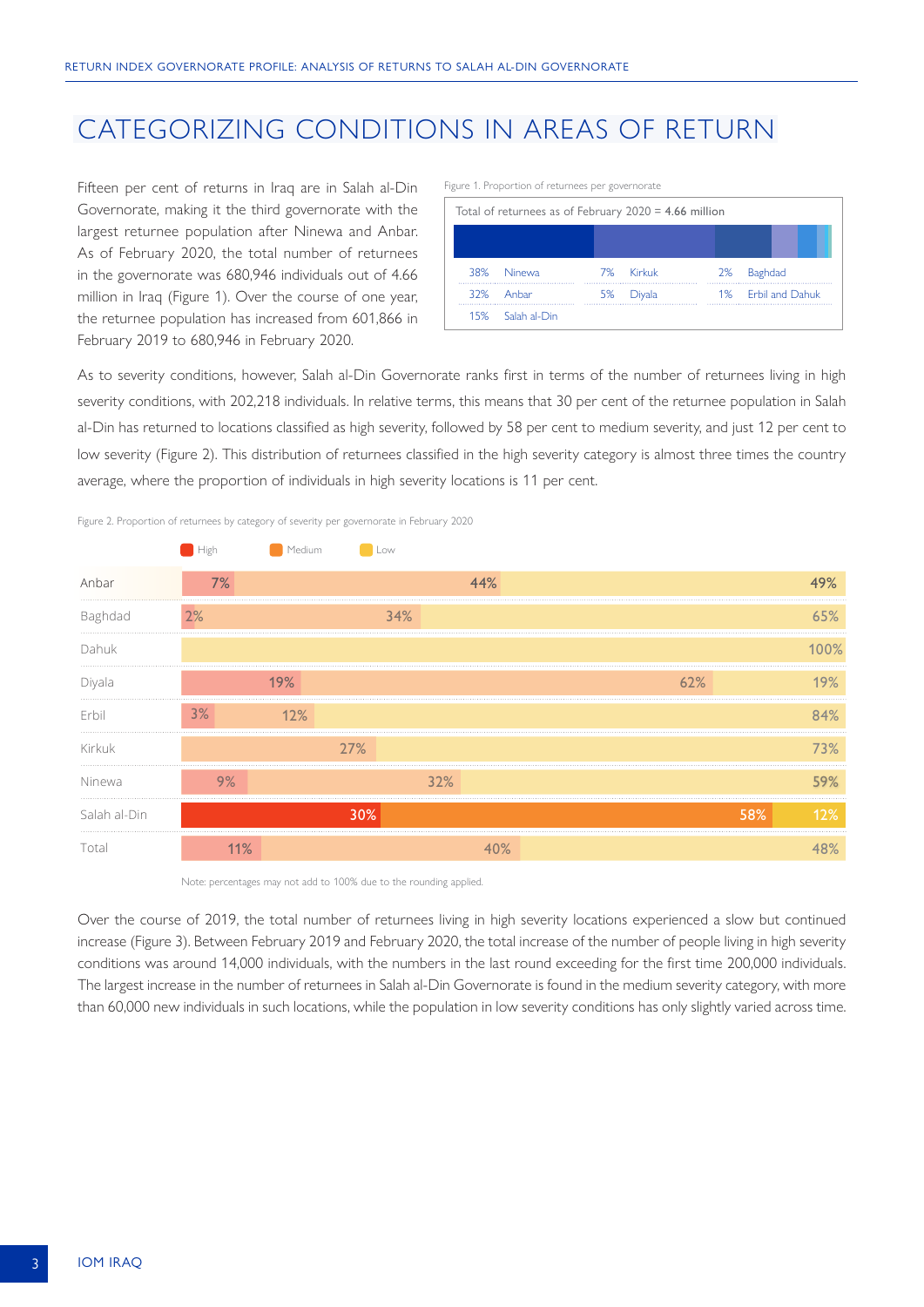|                  |                | 250,000 | 500,000 |         |        |
|------------------|----------------|---------|---------|---------|--------|
| Round 3 (Feb-19) | 187,812        |         | 333,324 | 76,998  |        |
| Round 4 (Apr-19) | 185,502        |         | 359,718 | 70,008  |        |
| Round 5 (Aug-19) | 196,644        |         | 361,278 |         | 82,770 |
| Round 6 (Oct-19) | 189,780        |         | 390,408 |         | 79,560 |
| Round 7 (Dec-19) | 198,450        |         | 393,672 |         | 80,226 |
| Round 8 (Feb-20) | 202,218        |         |         | 394,564 | 80,226 |
|                  | High<br>Medium | Low     |         |         |        |

Figure 3. Yearly trend of returnees by category of severity in Salah al-DIn Governorate<sup>2</sup>

The bulk of returnees living in high severity conditions are evenly spread across five districts in the governorate: Balad, Baiji, Tikrit, Tuz Khurmatu, and Samarra. Together, these five districts host 93 per cent of the returnees living in high severity conditions and, overall, two-thirds of the total returnee population in Salah al-Din. The situation is especially critical in Tuz Khurmatu and Balad, with more than half of their respective returnee populations classified as living in high severity locations, at 72 per cent and 69 per cent respectively.

| <b>DISTRICT</b> | <b>HIGH SEVERITY</b><br><b>LOCATIONS</b> |     | <b>MEDIUM SEVERITY</b><br><b>LOCATIONS</b> |       | <b>LOW SEVERITY</b><br><b>LOCATIONS</b> |       | <b>LOCATIONS NOT</b><br><b>CATEGORIZED</b> |       | <b>TOTAL NUMBER</b><br>OF RETURNEE<br><b>INDIVIDUALS</b> |      |
|-----------------|------------------------------------------|-----|--------------------------------------------|-------|-----------------------------------------|-------|--------------------------------------------|-------|----------------------------------------------------------|------|
| <b>Balad</b>    | 45.228                                   | 69% | 12.648                                     | 19%   | 7.836                                   | 12%   | 0                                          | 0%    | 65.712                                                   | 100% |
| Baiji           | 44.502                                   | 40% | 59.316                                     | 53%   | 7.656                                   | 7%    | 0                                          | 0%    | 111.474                                                  | 100% |
| <b>Tikrit</b>   | 37.836                                   | 22% | 79.524                                     | 46%   | 53.976                                  | 32%   | 0                                          | $0\%$ | 171.336                                                  | 100% |
| Tuz Khurmatu    | 34.176                                   | 72% | 11,502                                     | 24%   |                                         | $0\%$ | 1.938                                      | 4%    | 47.616                                                   | 100% |
| Samarra         | 26.520                                   | 47% | 26.430                                     | 47%   | 2.928                                   | 5%    |                                            | $0\%$ | 55.878                                                   | 100% |
| Al-Shirgat      | 10.002                                   | 6%  | 148.074                                    | 94%   |                                         | $0\%$ | 0                                          | 0%    | 158.076                                                  | 100% |
| Al-Fares        | 3.954                                    | 38% | $\Omega$                                   | $0\%$ | 6.414                                   | 62%   | 0                                          | $0\%$ | 10.368                                                   | 100% |
| Al-Daur         |                                          | 0%  | 59.070                                     | 98%   | 1.416                                   | 2%    | 0                                          | $0\%$ | 60.486                                                   | 100% |
| Total           | 202.218                                  | 30% | 396.564                                    | 58%   | 80.226                                  | 12%   | 1.938                                      | 0%    | 680.946                                                  | 100% |

Table 2: Number of returnees per district and category of severity in Salah al-Din Governorate

As to the shelter conditions upon return, 36,084 returnees are living in critical shelters spread across 133 locations – roughly 5 per cent of the total returnee population in the governorate. Three districts host most of these returnees: Baiji, Tikrit and Al-Shirqat. In 87 per cent of the cases, returnees are living in their pre-conflict residence which is currently in critical condition. The remaining cases correspond to returnees living in informal settlements and abandoned or unfinished buildings. Unsurprisingly, nearly all returnees in critical shelters are found in medium and high severity locations.

Salah al-Din Governorate also currently hosts 73,140 IDPs, 5 per cent of the total IDP population of Iraq. Districts such as Tuz Khurmatu, Tikrit and Samarra host relatively large populations of IDPs in addition to returnees. In Tuz Khurmatu, for example, there is more than one IDP for every two returnees, increasing the pressure on the provision of basic services and recovery resources. The majority of the IDP population in the governorate is located in non-camp areas.

<sup>2</sup> This total only includes returnees in locations assessed for the Return Index and does not constitute the total number of returnees in Salah al-Din, as some locations have not *been assessed.*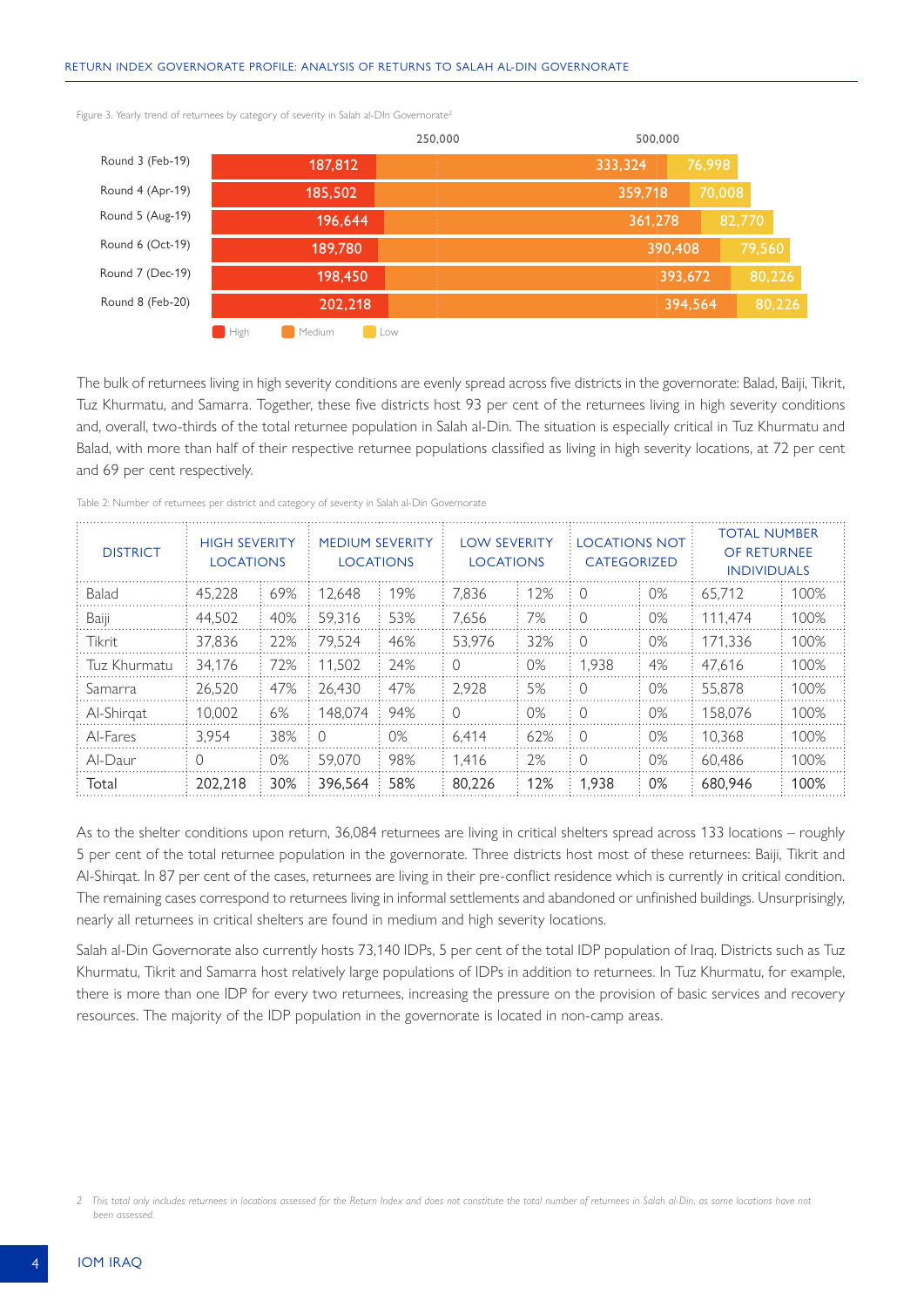| <b>DISTRICT</b> | <b>AVERAGE DISTRICT</b><br><b>SEVERITY</b> | <b>TOTAL RETURNEES</b><br>(INDIVIDUALS) | <b>TOTAL NON-CAMP</b><br><b>IDPs (INDIVIDUALS)</b> | <b>TOTAL CAMP IDPs</b><br>(INDIVIDUALS) |
|-----------------|--------------------------------------------|-----------------------------------------|----------------------------------------------------|-----------------------------------------|
| Al-Daur         | Medium                                     | 60.486                                  | 114                                                |                                         |
| Al-Fares        | Medium                                     | 10.368                                  | 4.104                                              |                                         |
| Al-Shirgat      | Medium                                     | 158.076                                 | 1.044                                              |                                         |
| Baiji           | Medium                                     | 111.474                                 | 852                                                |                                         |
| <b>Balad</b>    | High                                       | 65.712                                  | 4.818                                              | 180                                     |
| Samarra         | High                                       | 55.878                                  | 18.372                                             |                                         |
| Tikrit          | Medium                                     | 171.336                                 | 19.110                                             | 1,164                                   |
| Tuz Khurmatu    | High                                       | 47.616                                  | 24.726                                             |                                         |
| Total           |                                            | 679.008                                 | 73.140                                             | 1.344                                   |

Table 3: Number of returnees and IDPs per district in Salah al-Din Governorate

# NEW ARRIVALS FROM CAMPS AND CORRELATION WITH CONDITIONS OF SEVERITY

Between September 2019 and February 2020, DTM tracked 13,842 individuals (2,307 households) who left the camps for other non-camp settings in Salah al-Din Governorate. Among these, 13,614 individuals (98 per cent) returned to their subdistricts of origin, while the remaining 228 (2 per cent) moved to new locations of displacement, thus becoming non-camp IDPs.

These new arrivals from camps took place in Al-Shirqat (10,632 new returnees and 204 new IDPs) and Baiji (2,982 new returnees). In the case of Al-Shirqat, most locations with new arrivals are found in Markaz Al-Shirqat subdistrict, while for Baiji most new arrivals are found in Al-Siniya subdistrict.

Map 1. Locations in Salah al-Din having recorded new arrivals from camps, by number of individuals, between September 2019 and February 2020

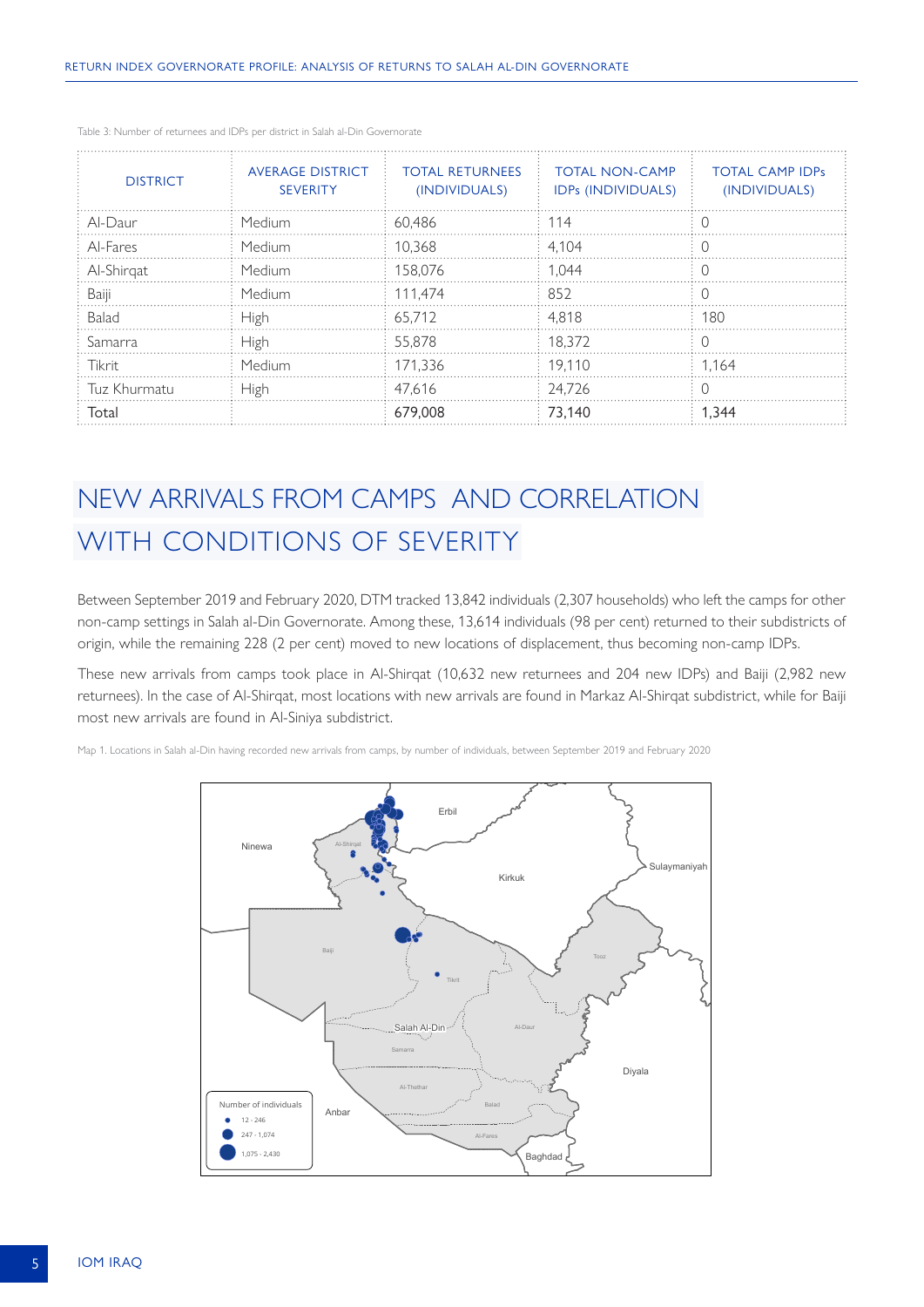A substantial proportion of new arrivals has settled in high severity locations (Figure 3). Forty-two per cent of these are now living in high severity conditions (almost evenly split between Baiji and Al-Shirqat districts), while the remaining 58 per cent are mainly living in medium severity conditions. This data suggests a critical situation for many of these newly arrived households from displacement camps, as they have moved into relatively deprived areas.



Figure 3. Distribution of new arrivals from camps to Salah al-Din Governorate by location's category of severity

## DRIVERS OF SEVERITY IN GEOGRAPHICAL HOTSPOTS

Ten subdistricts in Salah al-Din Governorate are classified as severity hotspots. These clusters of severity feature the majority of the 202,000 returnees within the governorate living in locations classified as high severity. Overall, they present the less optimal conditions in comparison with the remaining subdistricts in Salah al-Din.3

The tables below highlight these severity hotspots, including the relevant drivers of severity, and can inform interventions on the ground.



• Markaz Al-Daur district is classified as medium severity in two categories: livelihoods and safety and security. There are widespread concerns among returnees about further violence in the area linked to new ISIL attacks and the presence of blocked returns, in addition to several reported cased of harassment by security actors. On the other hand, severity in livelihoods is caused by a relative absence of employment in the subdistrict, as locations do not offer job opportunities for the majority of returnee population.

*<sup>3</sup> Subdistricts are classified as 'hotspots' if they score highly in terms of severity on at least one of the two scales (either livelihoods and basic services, or safety and social cohesion) or if they score medium in terms of severity but also host relatively large numbers of returnees. For more information, consult the corresponding Return Index report: http://iraqdtm.iom.int/images/ReturnIndex/20203193148705\_IOM%20dtm%20return%20index\_round\_8\_March\_2020.pdf*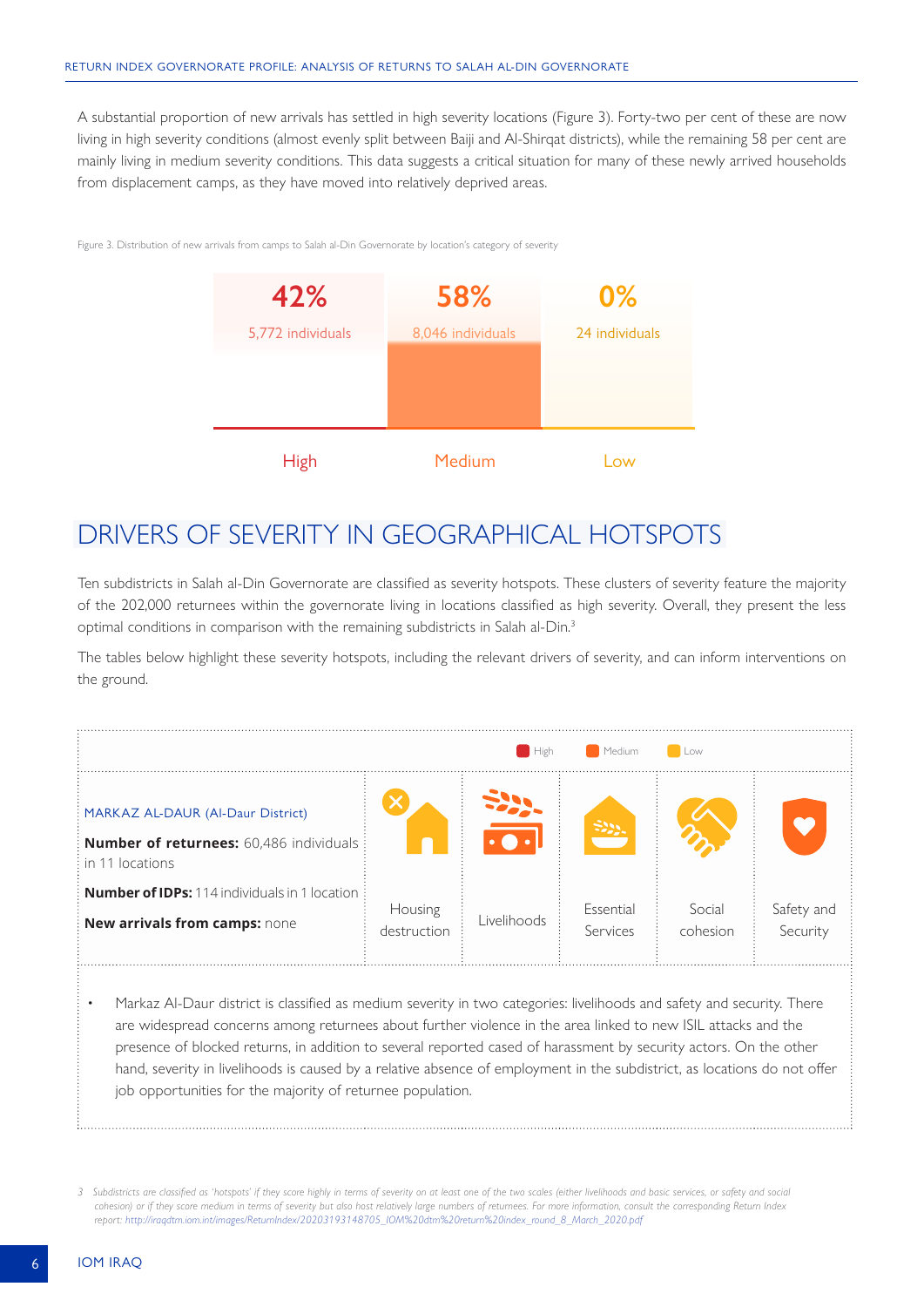| MARKAZ AL-SHIRQAT (Al-Shirqat District)<br>Number of returnees: 158,076 individuals :<br>in 58 locations<br><b>Number of IDPs:</b> 1,044 individuals in 20 ! |                        | $\approx$   | 22                    |                    |                        |
|--------------------------------------------------------------------------------------------------------------------------------------------------------------|------------------------|-------------|-----------------------|--------------------|------------------------|
| <i>locations</i><br>New arrivals from camps: 10,836 individ-<br>uals in 44 locations since September 2019                                                    | Housing<br>destruction | Livelihoods | Essential<br>Services | Social<br>cohesion | Safety and<br>Security |

- Markaz Al-Shirqat is the subdistrict with the largest population of returnees in Salah al-Din, including a substantial number of new arrivals coming from recently closed displacement camps. Severity in Markaz Al-Shirqat is caused by issues in livelihoods, social cohesion, and safety and security.
- As to livelihoods, the main driver of severity is caused by high levels of disruption in the business environment, as many small businesses remain closed. Other locations are faced with moderate issues in terms of general job availability as well as damaged agriculture, but their overall impact on severity is smaller.
- Security issues are mainly caused by fears across all locations of renewed violence and attacks, especially from ISIL, coupled by the presence of blocked returns for those IDPs originally from Al-Shirqat who are yet to return.

| AL-SINIYA (Baiji District)                                                                                               |                        |             |                       |                    |                        |
|--------------------------------------------------------------------------------------------------------------------------|------------------------|-------------|-----------------------|--------------------|------------------------|
| <b>Number of returnees:</b> 12,408 individuals :<br>in 2 locations                                                       |                        |             |                       |                    |                        |
| <b>Number of IDPs: none</b>                                                                                              |                        |             |                       |                    |                        |
| New arrivals from camps: 2,430 individuals i<br>in 1 location since September 2019                                       | Housing<br>destruction | Livelihoods | Essential<br>Services | Social<br>cohesion | Safety and<br>Security |
| . Al Siniva is one of the most critical betspats in Salah al Din with soverity caused by all drivers assocced oxeant for |                        |             |                       |                    |                        |

- Al-Siniya is one of the most critical hotspots in Salah al-Din, with severity caused by all drivers assessed, except for housing destruction. It should be noted that this subdistrict only recently recorded population returns and thus was first assessed in Round 8 of the Return Index (January–February 2020).
- Livelihoods is the main driver of severity in the subdistrict. In all locations assessed, none of the returnees are reportedly able to find employment and the agricultural and business activities are partly disrupted. Essential service provision is also largely missing across the subdistrict, with locations reporting absence of both water and electricity supply.
- Other drivers of severity in the subdistrict, related to security and social cohesion, also play a moderate role in creating severe conditions. By order of importance, issues are extended blocked returns in all locations, widespread risks of renewed violence, as well as concerns of harassment by the security actors at checkpoints.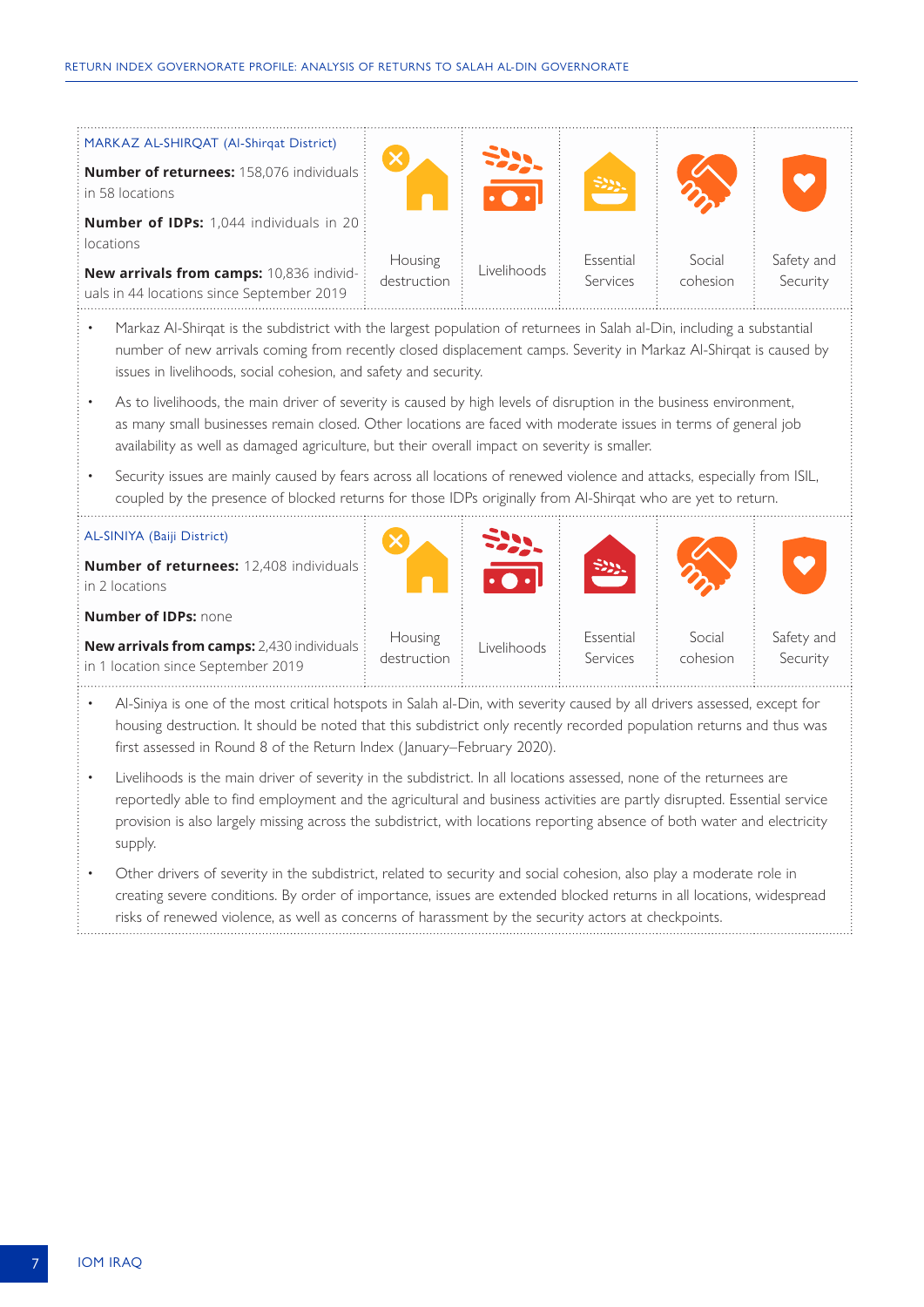| MARKAZ BAIJI (Baiji District)                                                                                                                                                                                                  |             |             |           |          |            |
|--------------------------------------------------------------------------------------------------------------------------------------------------------------------------------------------------------------------------------|-------------|-------------|-----------|----------|------------|
| Number of returnees: 94,686 individuals                                                                                                                                                                                        |             |             |           |          |            |
| in 33 locations                                                                                                                                                                                                                |             |             |           |          |            |
| <b>Number of IDPs:</b> 852 individuals in 3                                                                                                                                                                                    |             |             |           |          |            |
| locations                                                                                                                                                                                                                      | Housing     |             | Essential | Social   | Safety and |
| New arrivals from camps: 372 individuals                                                                                                                                                                                       | destruction | Livelihoods | Services  | cohesion | Security   |
| in 5 locations since September 2019                                                                                                                                                                                            |             |             |           |          |            |
| The main drivers of severity in Markaz Baiji, although moderate, relate to livelihoods and safety and security.<br>Consistent with most hotspots in Salah al-Din Governorate, there is a widespread disruption in the business |             |             |           |          |            |
| environment, with most small businesses not operating yet.                                                                                                                                                                     |             |             |           |          |            |
|                                                                                                                                                                                                                                |             |             |           |          |            |
| No or limited employment opportunities are reported in many locations.                                                                                                                                                         |             |             |           |          |            |
| Return conditions are impacted negatively by the widespread concerns among the population of being subject to                                                                                                                  |             |             |           |          |            |
| harassment in checkpoints as well as the risk of new ISIL attacks.                                                                                                                                                             |             |             |           |          |            |
| YATHREB (Balad District)                                                                                                                                                                                                       |             |             |           |          |            |
| Number of returnees: 34,854 individuals                                                                                                                                                                                        |             |             |           |          |            |
| in 1 location                                                                                                                                                                                                                  |             |             |           |          |            |
| Number of IDPs: none                                                                                                                                                                                                           |             |             |           |          |            |
| New arrivals from camps: none                                                                                                                                                                                                  | Housing     | Livelihoods | Essential | Social   | Safety and |
|                                                                                                                                                                                                                                | destruction |             | Services  | cohesion | Security   |
| In Yathreb subdistrict, housing destruction is the most important driver of severity by far. Across the area, about half                                                                                                       |             |             |           |          |            |
| of the residences are reportedly destroyed, although reconstruction is ongoing.                                                                                                                                                |             |             |           |          |            |
| Aside from housing issues, there are other important drivers of severity, linked to safety and security, and social                                                                                                            |             |             |           |          |            |
| cohesion. Severity in social cohesion is almost classified as high severity due to the widespread presence of blocked                                                                                                          |             |             |           |          |            |
| returns coupled with cases of illegal occupations of private residences. Regarding safety and security, the negative<br>impact on return conditions is caused by the returnee population's concerns about renewed violence.    |             |             |           |          |            |
|                                                                                                                                                                                                                                |             |             |           |          |            |
| MARKAZ SAMARRA (Samarra District)                                                                                                                                                                                              |             |             |           |          |            |
| Number of returnees: 30,210 individuals                                                                                                                                                                                        |             |             |           |          |            |
| in 5 locations                                                                                                                                                                                                                 |             |             |           |          |            |
| Number of IDPs: 18,186 individuals in 28                                                                                                                                                                                       |             |             |           |          |            |
| locations                                                                                                                                                                                                                      | Housing     | Livelihoods | Essential | Social   | Safety and |
| New arrivals from camps: none                                                                                                                                                                                                  | destruction |             | Services  | cohesion | Security   |
| Markaz Samarra presents severity drivers across all categories except for housing destruction. The main drivers of                                                                                                             |             |             |           |          |            |
| severity include safety and security, with the returnee population widely concerned about the presence of mines                                                                                                                |             |             |           |          |            |
| in the locations, as well as about multiple sources of violence - especially risks of clashes between armed groups,                                                                                                            |             |             |           |          |            |
| and ISIL attacks. Most locations also reported concerns about being harassed at checkpoints by the armed groups<br>manning them.                                                                                               |             |             |           |          |            |
| Essential service coverage is also a driver of high severity as only some residents report having enough water and                                                                                                             |             |             |           |          |            |

- Essential service coverage is also a driver of high severity, as only some residents report having enough water and electricity supply. In addition, some of the public offices for civil affairs are still closed.
- Finally, social cohesion is the third most significant driver of severity, mainly caused by lack of trust among the population to return to daily activities, as well as blocked returns for some IDPs.ŧ.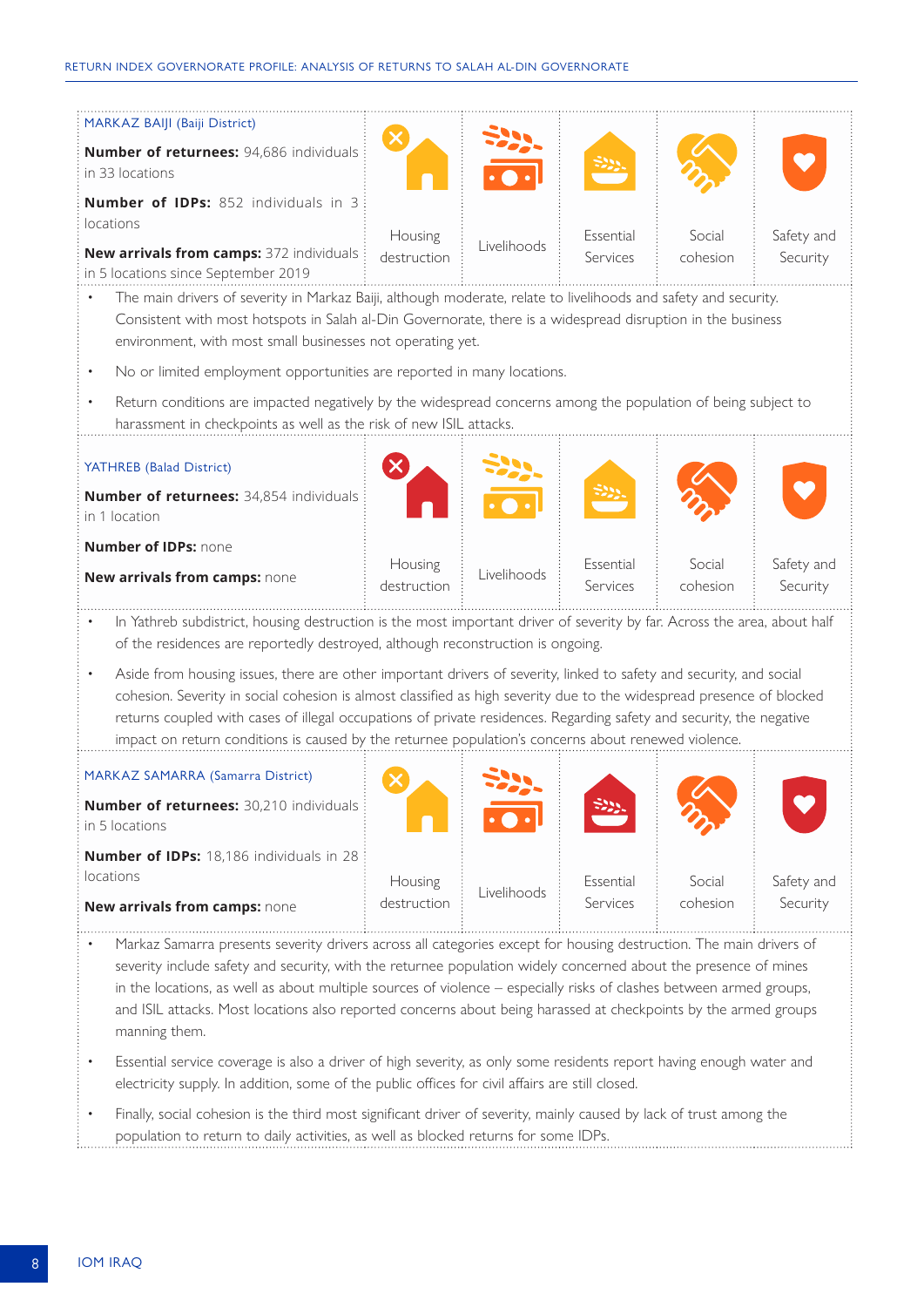| <b>MARKAZ TIKRIT (Tikrit District)</b><br><b>MARKAZ TIKRIT (Tikrit District)</b><br>Number of returnees: 129,492 individuals<br>in 38 locations                                                                                                                                                                                                                                                                                                                                                                                                                                                                                                                                                                                                                                                                                                                                                                                                                              |                        |             |                       |                    |                        |  |  |  |
|------------------------------------------------------------------------------------------------------------------------------------------------------------------------------------------------------------------------------------------------------------------------------------------------------------------------------------------------------------------------------------------------------------------------------------------------------------------------------------------------------------------------------------------------------------------------------------------------------------------------------------------------------------------------------------------------------------------------------------------------------------------------------------------------------------------------------------------------------------------------------------------------------------------------------------------------------------------------------|------------------------|-------------|-----------------------|--------------------|------------------------|--|--|--|
| Number of IDPs: 12,480 individuals in 35<br>locations<br>New arrivals from camps: 24 individuals in<br>1 location since September 2019                                                                                                                                                                                                                                                                                                                                                                                                                                                                                                                                                                                                                                                                                                                                                                                                                                       | Housing<br>destruction | Livelihoods | Essential<br>Services | Social<br>cohesion | Safety and<br>Security |  |  |  |
| The main driver of severity in Markaz Tikrit is livelihoods, particularly availability of employment. Several locations<br>report that none of the residents can find employment, while most of the remaining locations indicate that half of the<br>population is affected by the absence of job opportunities.<br>Issues with social cohesion are also reported to negatively impact living conditions. In particular, there are some<br>instances of illegal occupation of private residences across the subdistrict and cases of blocked returns have occurred                                                                                                                                                                                                                                                                                                                                                                                                           |                        |             |                       |                    |                        |  |  |  |
| in nearly all locations.<br>AL-AMERLI (Tuz Khurmatu District)<br>Number of returnees: 7,998 individuals in<br>15 locations<br>Number of IDPs: none                                                                                                                                                                                                                                                                                                                                                                                                                                                                                                                                                                                                                                                                                                                                                                                                                           | Housing                |             | Essential             | Social             | Safety and             |  |  |  |
| New arrivals from camps: none                                                                                                                                                                                                                                                                                                                                                                                                                                                                                                                                                                                                                                                                                                                                                                                                                                                                                                                                                | destruction            | Livelihoods | Services              | cohesion           | Security               |  |  |  |
| The most significant driver affecting Al-Amerli's returnee population is safety and security. Similar to the other<br>subdistricts in Tuz Khurmatu, there are multiple security actors competing for the control of the subdistrict. In<br>addition, there are widespread concerns about renewed violence in the area, especially in relation to fears of ethno-<br>religious conflict, revenge cases among the population, and new ISIL attacks. There is also a small number of locations<br>where the population is concerned about the presence of mines in residential areas.<br>The main issue for social cohesion is the need for a process of reconciliation between the different ethno-religious<br>groups in the district. This process is reportedly needed but not currently taking place.<br>Finally, issues related to the provision of essential services is limited to some residents who do not have access to<br>electricity supply across all locations. |                        |             |                       |                    |                        |  |  |  |
| <b>MARKAZ TUZ KHURMATU</b><br>(Tuz Khurmatu District)<br>Number of returnees: 29,436 individuals<br>in 12 locations<br><b>Number of IDPs:</b> 23,880 individuals in 15<br>locations                                                                                                                                                                                                                                                                                                                                                                                                                                                                                                                                                                                                                                                                                                                                                                                          | Housing                | Livelihoods | Essential             | Social             | Safety and             |  |  |  |
| New arrivals from camps: none                                                                                                                                                                                                                                                                                                                                                                                                                                                                                                                                                                                                                                                                                                                                                                                                                                                                                                                                                | destruction            |             | Services              | cohesion           | Security               |  |  |  |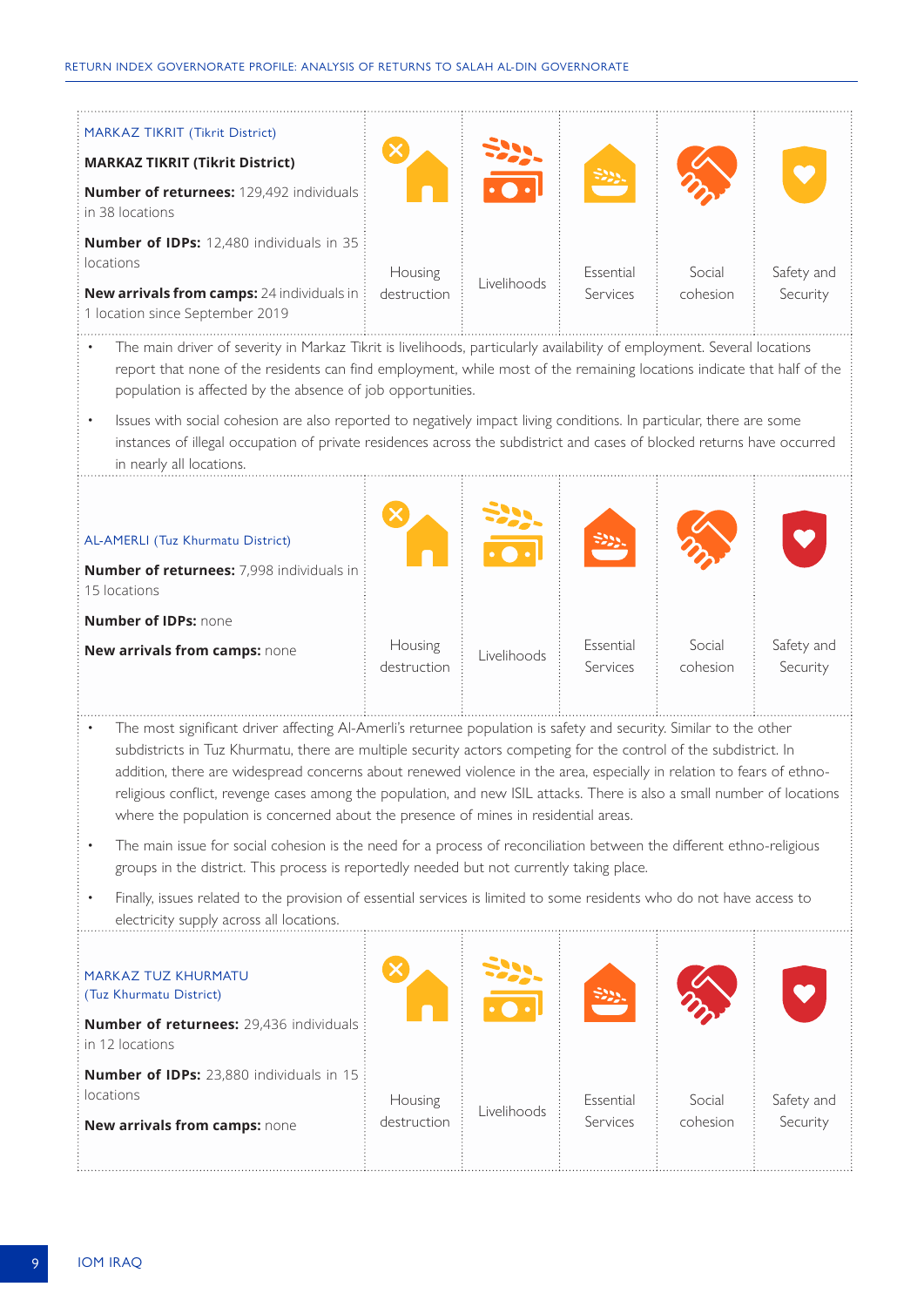- The most important drivers of severity in Markaz Tuz Khurmatu consist of a combination of social cohesion issues and a lack of safety. The main issue related to social cohesion refers to the need for a process of reconciliation between the different ethno-religious groups in the district. This process is reportedly needed but not currently taking place. This issue is further compounded by the large number of blocked returns to the subdistrict, as well as cases of illegal occupations of houses in some locations.
- In terms of safety and security issues, and similar to the other subdistricts in Tuz Khurmatu, multiple security actors compete for the control of the subdistrict – in some locations up to six different actors. There are also widespread concerns about new ISIL attacks and, in particular, concerns that conflict between the different ethno-religious groups in the district may re-ignite.
- Finally, as in the previous assessed hotspot, issues regarding the provision of essential services is limited to some residents not having access to electricity supply across all locations.

| SULEIMAN BEG (Tuz Khurmatu District)<br>Number of returnees: 10,182 individuals :<br>in 2 locations |                |             | $\mathbb{R}^{n}$ |          |            |
|-----------------------------------------------------------------------------------------------------|----------------|-------------|------------------|----------|------------|
| <b>Number of IDPs: none</b>                                                                         | <b>Housing</b> | Livelihoods | Essential        | Social   | Safety and |
| New arrivals from camps: none                                                                       | destruction    |             | Services         | cohesion | Security   |

- The case of Suleiman Beg is unique in that, due to access and security issues, the assessment is not done for each location in the subdistrict with returns, but on the general conditions in the subdistrict. It is therefore not surprising that Suleiman Beg has the highest severity score among all subdistricts assessed in Iraq, with issues spread across almost all indicator categories.
- Safety and security issues are significant drivers of severity in the subdistrict. These issues include concerns about renewed violence, both due to ISIL attacks as well as ethno-religious tensions, harassment at security checkpoints, the presence of mines in residential areas, as well as the multiplicity of security actors.
- As in the other subdistricts in Tuz Khurmatu, the main issue regarding social cohesion is the need for a process of reconciliation between the different ethno-religious groups in the district. This process is reportedly needed but not currently taking place. This issue is further compounded by the large number of blocked returns to the subdistrict, as well as cases of illegal occupations of houses in some locations.
- Other drivers of severity include essential services and livelihoods. Only some residents are reportedly able to access enough electricity and water supply. In addition, most small businesses remain non-operational and there is widespread disruption to agricultural activities.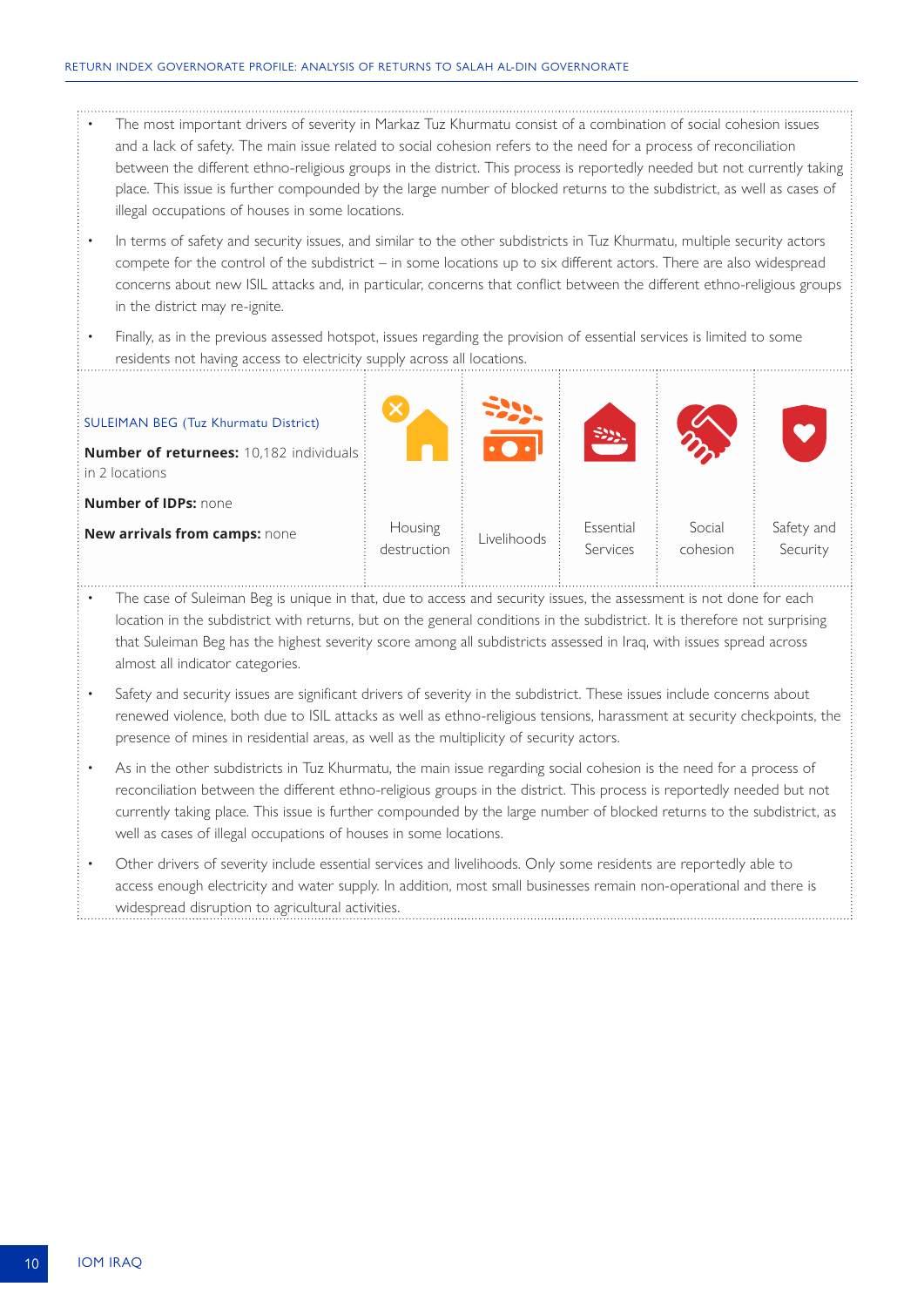# ANNEX. DISAGGREGATED DATA ON POPULATION RETURNS, DISPLACEMENT, AND SEVERITY

| <b>District</b> | Subdistrict            | Number of<br>returnees | Number of IDPs | Scale 1<br>Severity | Scale 2<br>Severity | Overall<br>severity |
|-----------------|------------------------|------------------------|----------------|---------------------|---------------------|---------------------|
| Al-Daur         | Markaz Al-Daur         | 60,486                 | 114            | Low                 | Medium              | Medium              |
| Al-Fares        | Al-Dujeel Center       | 10,368                 | 4,104          | Medium              | Medium              | Medium              |
| Al-Shirqat      | Markaz Al-Shirqat      | 158,076                | 1,044          | Low                 | Medium              | Medium              |
| Baiji           | Al-Siniya              | 12,408                 | $\Omega$       | High                | High                | High                |
| Baiji           | MakkHoul               | 4,380                  | $\circ$        | Medium              | Medium              | Medium              |
| Baiji           | Markaz Baiji           | 94,686                 | 852            | Medium              | Medium              | Medium              |
| <b>Balad</b>    | Al-Duloeyah            | 23,844                 | 3,576          | Low                 | Medium              | Medium              |
| <b>Balad</b>    | Al-Eshaqi              | 3,132                  | 432            | High                | High                | High                |
| Balad           | Markaz Al-Balad        | 3,882                  | 990            | High                | High                | High                |
| Balad           | Yathreb                | 34,854                 | $\circ$        | High                | High                | High                |
| Samarra         | Al-Moatassem           | 8,058                  | 54             | Low                 | High                | Medium              |
| Samarra         | Dijla                  | 17,610                 | 132            | Low                 | Medium              | Medium              |
| Samarra         | Markaz Samarra         | 30,210                 | 18,186         | Medium              | High                | <b>High</b>         |
| Tikrit          | Al-Alam                | 41,844                 | 7,794          | Medium              | Low                 | Medium              |
| Tikrit          | Markaz Tikrit          | 129,492                | 12,480         | Medium              | Medium              | Medium              |
| Tuz Khurmatu    | Al-Amerli              | 7,998                  | 0              | Low                 | High                | High                |
| Tuz Khurmatu    | Markaz Tuz<br>Khurmatu | 29,436                 | 23,880         | Low                 | High                | High                |
| Tuz Khurmatu    | Nawjul                 | 0                      | 846            | N/A                 | N/A                 | N/A                 |
| Tuz Khurmatu    | Suleiman Beg           | 10,182                 | $\mathbb O$    | Medium              | High                | High                |